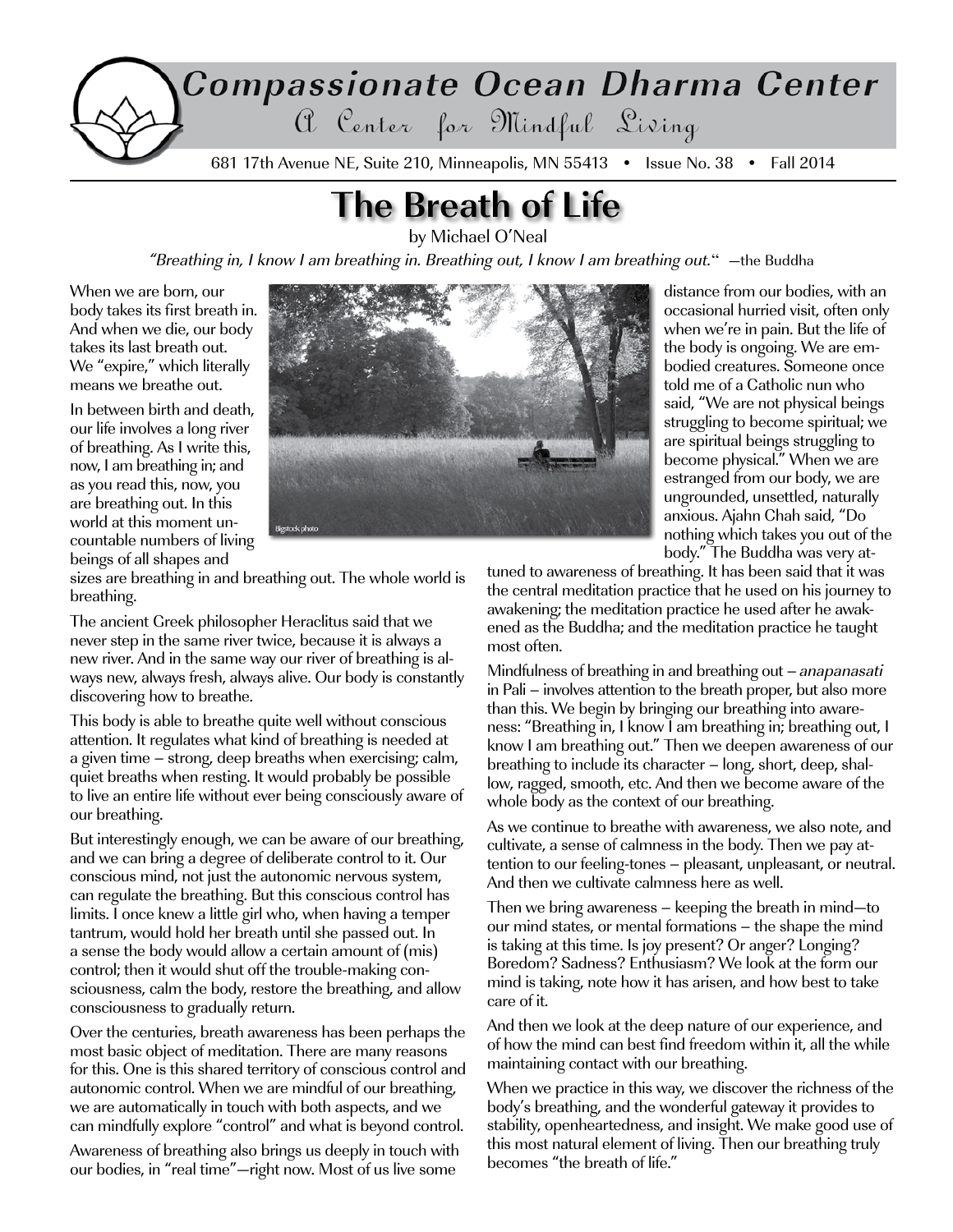# **Mindfulness in Depth**

## **A Special Year-Long Program of Practice and Study**

Mindfulness is our capacity to deeply touch our lives exactly at the point of aliveness. It is a subtle practice, but radically transformative. Everyone has the capacity to be more mindful; however, without intentional cultivation, this great opportunity is likely to slip away.

This program is intended to support the continued exploration of mindfulness by those who have already begun their formal practice of it through an introductory course and are prepared to maintain a regular sitting practice. It is built around the study and practice of two of the Buddha's most important teachings on mindfulness: the Anapanasati (Mindfulness with Breathing) Sutta, and the Satipatthana (Foundations of Mindfulness) Sutta. Both of these discourses present detailed practices for establishing the foundations of mindfulness, whether sitting, standing, walking, or lying down, including in daily life activities. (See page x for more information on these discourses.) Program instructor **Michael O'Neal** has participated in two three-week practice periods led by Thich Nhat Hanh on the topic of Mindfulness with Breathing.

### **Fall 2014: Mindfulness with Breathing**

In the discourse with this title the Buddha presents 16 ways to use the breath as a gateway to ever-deepening mindfulness. This begins with simple breath awareness ("Breathing in, I know I am breathing in…") and then progresses to further awareness of the body, of feeling-tones, of mind states, and of the deep structures of our perceived reality, all linked with the breath. Thich Nhat Hanh has said, "When I first encountered this teaching, I felt I was the happiest person in the world."

## **Winter 2015: Mindfulness of Body, Mindfulness of Feelings**

In the *Satipatthana Sutta*, the Buddha begins with conscious breathing, then proceeds to thoroughly explore many other ways to practice mindfulness. This course will practice mindfulness of the body when sitting, standing, lying down, and moving. It will also explore feeling-tones—the basic experience of pleasant, unpleasant, or neither-pleasant-nor-unpleasant that continuously underlies and shapes our more developed mental/ emotional experiences.

## **Spring 2015: Mindfulness of Mind, Mindfulness of Dharma**

Continuing the study of the Satipatthana Sutta, this course will explore the many forms the mind takes, such as love, joy, anger, and fear, including how these mental formations arise and how we can skillfully take care of them. We will also examine the deep structures of reality that form the foundation of our world and our lived experience.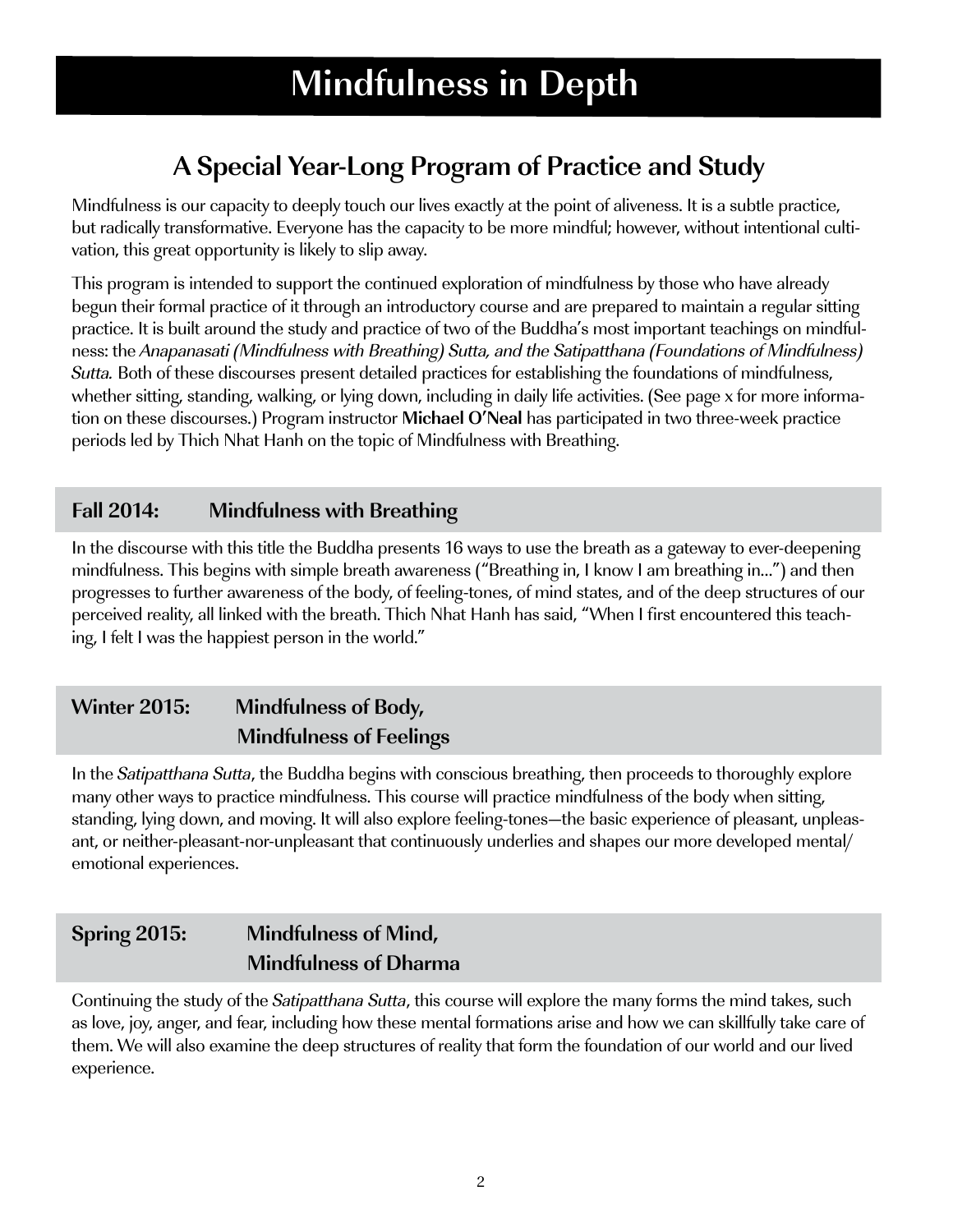

# **Fall Programs 2014**

**Compassionate Ocean Dharma Center**

681 17th Avenue NE, Suite 210, Minneapolis, MN 55413 (612) 781-7640 • www.OceanDharma.org

# **Mindfulness in Depth Fall, 2014: Mindfulness with Breathing**

Taught by Michael O'Neal



**"When I first encountered this teaching, I felt I was the happiest person in the world."** —Thich Nhat Hanh

A thorough exploration of mindfulness with breathing, based on the Buddha's teaching in the Anapanasati Sutta. This experiential course, the first of a three-part series, is intended for people who have already begun a mindfulness practice and are interested in deepening their practice and study. Each class will include meditation with instruction, teaching by the instructor, group discussion, and recommended home practice.

Member rates apply to members of all local Dharma centers. Reduced fees are offered as needed; please contact the Center at (612) 781-7640.

To register, see the form in this newsletter, visit our website, or call (612) 781-7640.

**Minneapolis (#B71) Wednesdays, October 1 – November 19 (eight sessions) 7:00-9:00 P.M. 1626 Jefferson St. NE, Minneapolis \$160 (members \$140) + \$30 materials fee**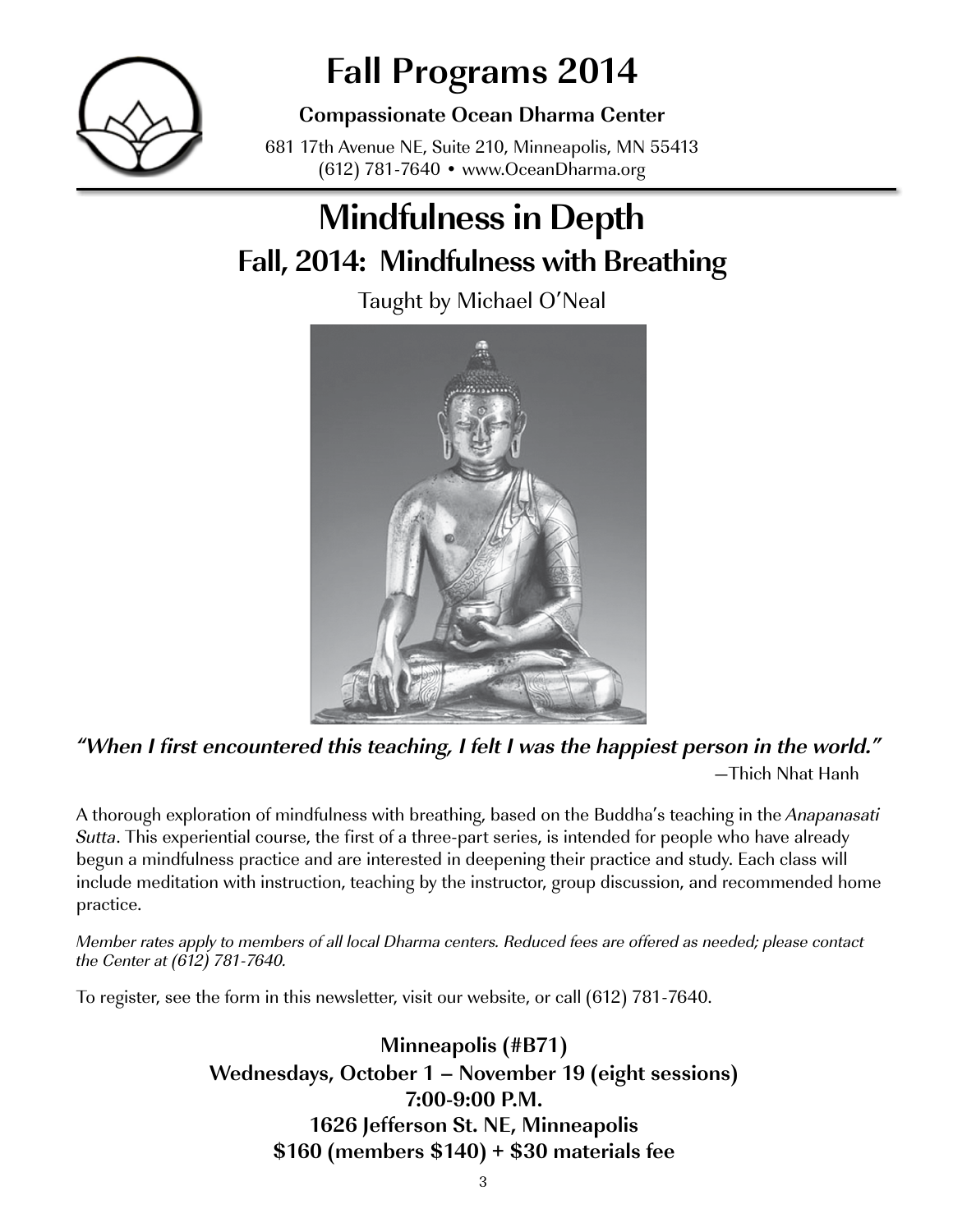## **Total Dynamic Living - Introductory Program in Mindfulness**

Total Dynamic Living is a thorough, well-structured introduction to mindfulness practice in everyday life. It follows the nationally acclaimed mindfulness-based stress reduction (MBSR) model developed by Jon Kabat-Zinn, presenting mindfulness as a universal practice for people of any (or no) religious background.

The program includes instruction and practice in sitting meditation, gentle yoga, body awareness meditation, and daily-life applications of mindfulness. It also includes information about stress and relaxation. The program enables participants to develop their own base in mindfulness practice integrated into everyday life.

The course includes eight weekly classes, an individual interview with the instructor, a Saturday retreat, the book Full Catastrophe Living by Jon Kabat-Zinn, four CDs, and handouts. 27 CEUs are available for all courses.

The course fee is \$295 plus a \$35 materials fee. Payment plans and some scholarship aid are available. Please contact the Center to discuss.

Enrollment is limited, and pre-registration is required. Please let your friends and colleagues know about this program.

| #183 Minneapolis: Tuesdays                               | #263 St. Paul: Thursdays                                    |
|----------------------------------------------------------|-------------------------------------------------------------|
| Sept. 23 – Nov. 11 • 6:30-9:00 P.M.                      | Sept. $25 - \text{Nov. } 13 \cdot 6:30 - 9:00 \text{ P.M.}$ |
| Instructor: Joen Snyder O'Neal                           | <b>Instructor: Michael O'Neal</b>                           |
| Location: Compassionate Ocean Dharma Center              | <b>Location: Clouds in Water Zen Center</b>                 |
| #210 Casket Arts Building, 681 17th Ave. NE, Minneapolis | 308 Prince St., St. Paul (near I-94 & the 7th St. exit)     |
| (in the Northeast Minneapolis Arts District)             |                                                             |

## **Total Dynamic Living: One-Day Retreat**

This retreat is open to all current participants in Total Dynamic Living courses. It is also open to graduates of past Total Dynamic Living courses on a donation basis. People not enrolled in a current course should call the Center in advance to reserve a space.

**Saturday, November 8 • 9:00 A.M.-3:00 P.M.** Location: 681 17th Ave. NE, Suite 210, Minneapolis

**Gift certificates** for the Introductory Program in Mindfulness are available. Please email admin@OceanDharma.org or call (612) 781-7640.





#### **Membership:**

You are invited to become a member of the Compassionate Ocean Dharma Center. Membership is a way to support the programs of the Center, and is encouraged for those who participate regularly as well as those who simply would like to help make possible the continued life of the Center. A membership brochure is available at sangha gatherings or can be sent out by mail; please call if interested.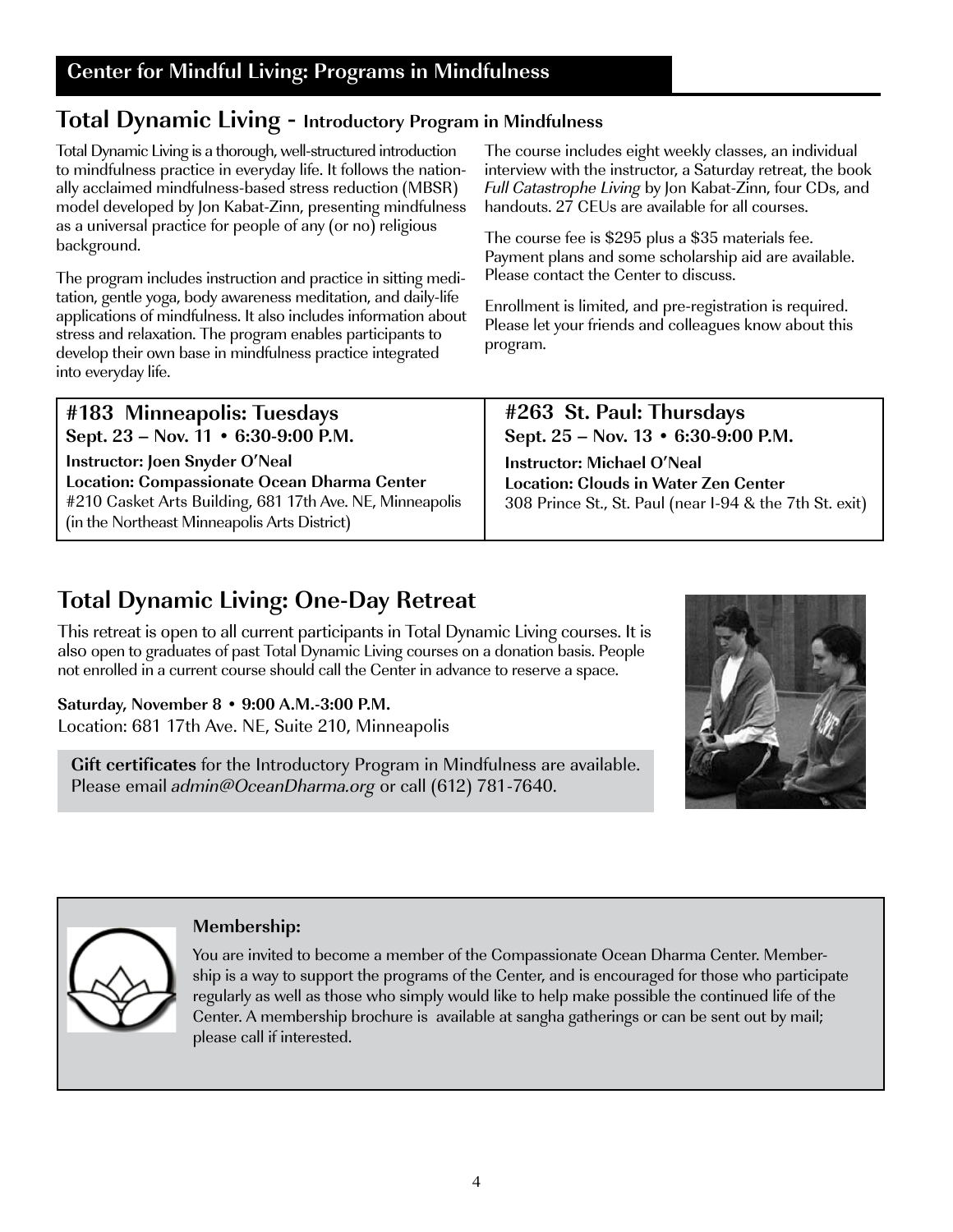## **Sangha Gatherings**

The Compassionate Ocean Sangha is a group practicing in the Buddhist mindfulness traditions of Soto Zen and Thich Nhat Hanh. Throughout the year the sangha (community) has weekly gatherings that include sitting and walking meditation, dharma talks and discussions, mindful movement, chanting and singing, and other spiritual practices. Dharma talks focus on aspects of Buddhist teaching and their application to everyday life.

Everyone is invited to participate in our sangha gatherings. There are no prerequisites to participate, and people are welcome to come when they wish. There is no fee; donations are welcome.

There are two weekly gatherings of the Compassionate Ocean Sangha. The Sunday group is co-led by Joen Snyder O'Neal and Michael O'Neal. Joen leads the Friday group.

#### **Sunday Gathering: Sundays, 9:00-11:15 A.M.**

681 17th Avenue N.E., Suite 210, Minneapolis

Schedule: 9:00 sitting, 9:25 walking, 9:35 sitting, 10:00 dharma talk and discussion, 11:15 ending Note: Gatherings resume on Sunday, September 7 after our August break.

#### **Friday Gathering: Fridays, 9:30-11:00 A.M.**

681 17th Avenue N.E., Suite 210, Minneapolis

Schedule: 9:30 sitting, 10:00 dharma talk and discussion, 11:00 ending

Note: Gatherings resume on Friday, September 5 after our August break.

## **Guiding Teachers**



Joen Snyder O'Neal and Michael O'Neal

The guiding teachers are available for individual meetings regarding life and practice. To set up an appointment, call the Center.

Joen Snyder O'Neal and Michael O'Neal are the guiding teachers of the Compassionate Ocean Dharma Center. They practiced and taught for many years at the Minnesota Zen Meditation Center and Hokyoji Zen Monastery under the guidance of Dainin Katagiri Roshi. They have also practiced with Thich Nhat Hanh in France and the United States, and have completed a training for professionals with Jon Kabat-Zinn. Joen was ordained as a Zen priest by Katagiri Roshi in 1980 and received Dharma transmission from him in 1989.

## **Sangha Retreats**

These retreats are open to community members as well as others who have had some experience with Buddhist practice and meditation. Each retreat offers an extended opportunity to settle the mind and body and open to the deep wisdom of human life. These retreats are excellent opportunities to strengthen and deepen the practice of presence, including benefiting from the support of others.

## **One-day Sitting**

**Saturday, September 27, 9:00 A.M.-4:30 P.M.**  681 17th Avenue N.E., Suite 210, Minneapolis

Led by Joen Snyder O'Neal and Michael O'Neal This includes sitting and walking meditation, yoga practice, and a dharma talk by Joen Snyder O'Neal or Michael O'Neal. Participants should bring a bag lunch; drinks will be provided. Fee: \$20 members, \$25 nonmembers

#### **Weekend Retreat**

**Friday, Oct. 24, 7:00 P.M.–Sunday, Oct. 26, 11:30 A.M.** 1626 Jefferson St. NE, Minneapolis

Fee: \$60 members, \$75 non-members (includes meals)

#### **Rohatsu: Buddha's Enlightenment Sesshin Mon., Dec. 1, 9:00 AM – Sat., Dec. 6, 5:00 PM**

1626 Jefferson St. NE, Minneapolis Co-led by Joen Snyder O'Neal, Michael O'Neal and Byakuren Judith Ragir

Co-sponsored by Compassionate Ocean Dharma Center and Clouds in Water Zen Center

Sesshin literally means "to gather the heart/mind." The December Rohatsu sesshin commemorates and reenacts the seven days of meditation culminating in the enlightenment of the Buddha, traditionally celebrated on Dec. 8. Rohatsu sesshin take place at Zen centers throughout the world at this time. This sesshin offers a special opportunity to touch the depth of human life, supporting and being supported by innumerable beings. This sesshin will be held jointly with Clouds in Water Zen Center and is open to community members as well as others who have had experience with Buddhist practice and meditation. If this will be your first retreat with us, please call Compassionate Ocean in advance to discuss.

Participants can register for one to six days. To register on-line go to www.CloudsinWater.org. Early registration is encouraged.

Fee: \$45/day for nonmembers, \$36/day for members of Compassionate Ocean or Clouds in Water.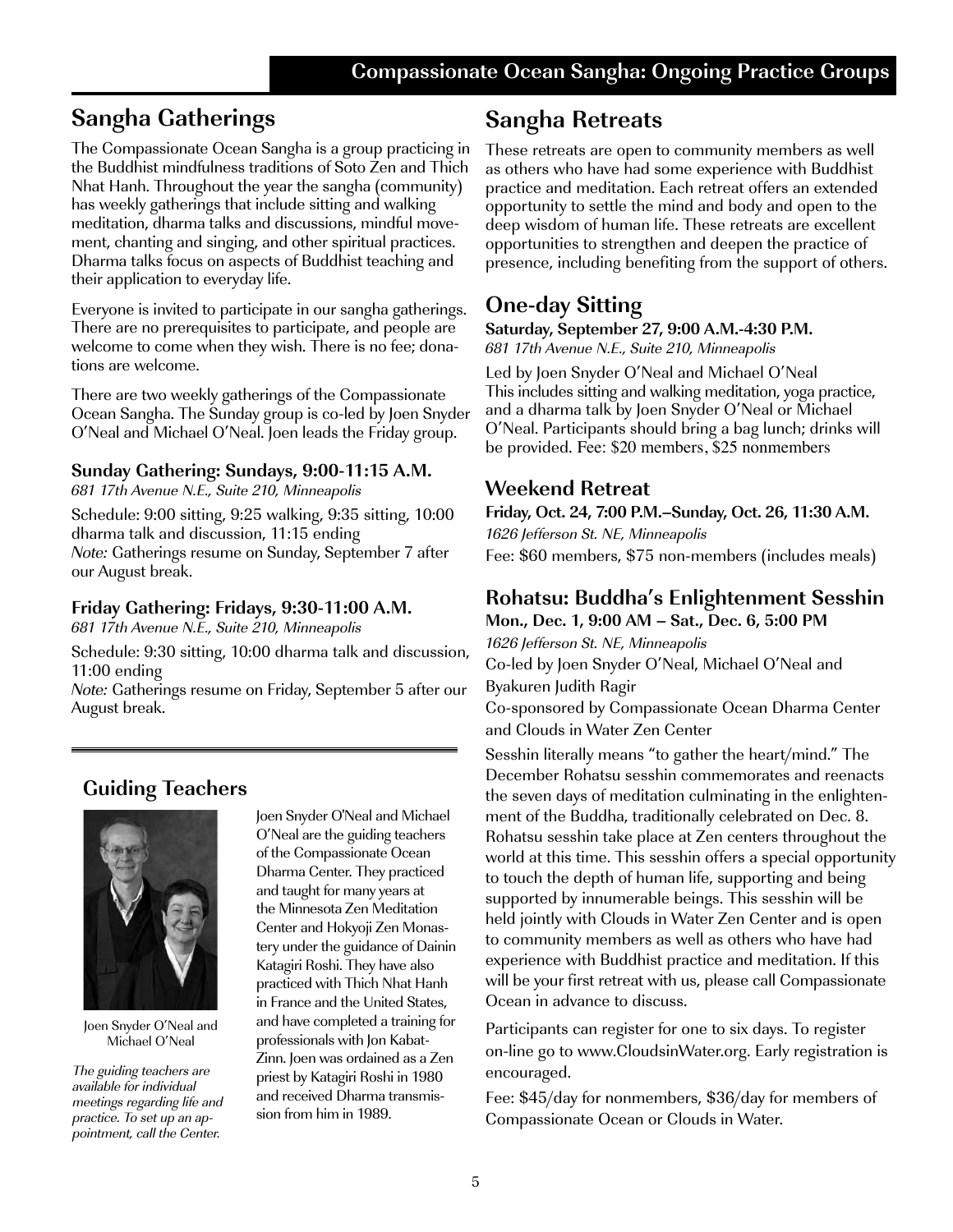| <b>Fall 2014</b><br><b>Registration Form</b>                                                                                            |  |
|-----------------------------------------------------------------------------------------------------------------------------------------|--|
|                                                                                                                                         |  |
|                                                                                                                                         |  |
| Address                                                                                                                                 |  |
|                                                                                                                                         |  |
| Email<br>Zip                                                                                                                            |  |
| Phone<br>H: (                                                                                                                           |  |
| W: (                                                                                                                                    |  |
| To register, please check the appropriate<br>activities.                                                                                |  |
| <b>Total Dynamic Living-Introductory Program in</b><br>Mindfulness (\$25 deposit)                                                       |  |
| $\Box$ Minneapolis, Tuesday evenings (#183)<br>$\Box$ St. Paul, Thursday evenings (#263)                                                |  |
| <b>Total Dynamic Living-One Day Retreat</b><br>□ Saturday, Nov. 8, 8:30 A.M. - 2:30 P.M.<br>(by donation for program alumni)            |  |
| <b>Buddhist Studies class:</b>                                                                                                          |  |
| <b>Mindfulness with Breathing</b><br>$\Box$ Minneapolis, Wednesday evenings (#B71)<br>$($25$ deposit)                                   |  |
| <b>One-Day Sangha Retreat</b>                                                                                                           |  |
| $\Box$ Saturday, September 27<br>(enclose payment of \$25, members \$20 each)                                                           |  |
| <b>Weekend Retreat</b><br>$\Box$ Friday, Oct. 24 – Sunday, October 26                                                                   |  |
| (enclose payment of \$75, members \$60 each)                                                                                            |  |
| <b>Buddha's Enlightenment Sesshin</b><br>□ Monday, Dec. 1 – Saturday, Dec. 6<br>(Full payment with registration: \$36/day               |  |
| members, \$45/day non- members)                                                                                                         |  |
|                                                                                                                                         |  |
| Enrollment for these activities is limited, and<br>early registration is encouraged.                                                    |  |
| Please call if you have any questions<br>$(612) 781 - 7640$                                                                             |  |
| To register, send this form along with the non-<br>refundable deposit listed (payable to CODC) to:<br>Compassionate Ocean Dharma Center |  |
| 681 17th Ave. NE Ste. 210, Minneapolis, MN 55413<br>or register online at: www.OceanDharma.org                                          |  |

### **Deep Appreciation…**

all who supported the Compassionate Ocean Dharma Center ecent months by making a financial contribution. A Dharma nter only exists through the generous support of many beings. e following people, foundations, and organizations made donais, either through membership pledges, year-end contributions, lding fund support, designated giving, or general contributions. artfelt thanks go to all.

C. Aklen nona Advani en Ahern t Anderson y Androff .<br>e Appelbaum ifer Ashwill hleen Avila v Androff .<br><sub>en Becker</sub> ne Benjamin Stephen Bennett an Blom ron Bottorff & ter Bell ia Briggs ip Campbell Wayne Carlson Carmody es Casebolt ne Cashman tha Cohen ryll Coulter iam Cullen ne DeCoster read Delaney **Ireen Delaney** n Delaney nt Derowitsch hleen Dupre abeth Elfstrand iel Feidt resa Flynn & Barbara Ford elique Frederiksen & Sue Okerstrom bie Fredsall ert Fulton ica Garvin **Georgesen** e Goldsmith ne Gordon ystone Foundation ent Grundman e Gudding icia Guerrero mlall Gupta ilyn and Don bermas-Scher Deborah Haddock ıreen Halverson er Hankes Harrington & rv Miller ard Snyder & lith Harmatys

Steve Haskin Moira Heffron Pamela Heggie Dan Hess Tom Hess Winifred Hess Jeffrey Holland Julie Holmen Nancy James Virginia Johnson Andrew Jones Kathy Kater Mary Ellen Kavanaugh Keith Kennedy Laura Kennedy Barbara Jean Kerkhoff Lynn Kieley David Klafter Christian King Robert Kokott Adam Kuenzel Emily Lagace Martin Lahn Robert (Lars) Larson Alan Lawhead Mary Lehmann Lee Lewis Teresa Lipman James Livingston Ann Lumry Deborah Magnuson Carol Malkinson Lynn Marasco Jennifer Marone Don Martin Paula Masko Stuart Mason Mary Ann McLeod Ava McCausland Judith McConnell Mary McCulley William McDonough Margaret McPherson Mary Lynn McPherson Judy Meadows Kate Mize Aaron Milgram **Minneapolis**  Foundation Doug Moore Catharine Morris Barbara Murphy Christopher Murrill Susan Nelson June Norona Michael Nystuen

Harriet O'Brian Joen Snyder O'Neal Michael O'Neal Peggy O'Neal Judy Ostendorff Alonzo Parsons Rebecca Pavlenko Corwin Peterson John Pikala William Prottengeier Norman Randolph Phoebe Reinhart John Renwick Kelly Reynolds Lee Rickard Alan Rodgers Jacquline Rodkewich Sara Rogers Susan Rosen Scattum Family Foundation Lisa Schlessinger Mary Alice Sell Donna Simmons Annamay Snyder Dale Snyder Elizabeth Snyder Kenton Spading Jody Stadler Stacy Stambaugh Paula Staff Karen Svien Regina Szabady Berit Talan Emily Talley Flora Taylor Elaine Tecklenburg Susan & Dean Thomson Donneen Torrey Aaron Tovo John & Mary Ursu John Vanvalkenburg Sandra Vatassery Rochelle Weber J. Pamela Weiner Judy Whitlock Elizabeth Witt Alan Williams Shoken Winecoff Elizabeth Witt Barbara A Young Steve Zieke Anonymous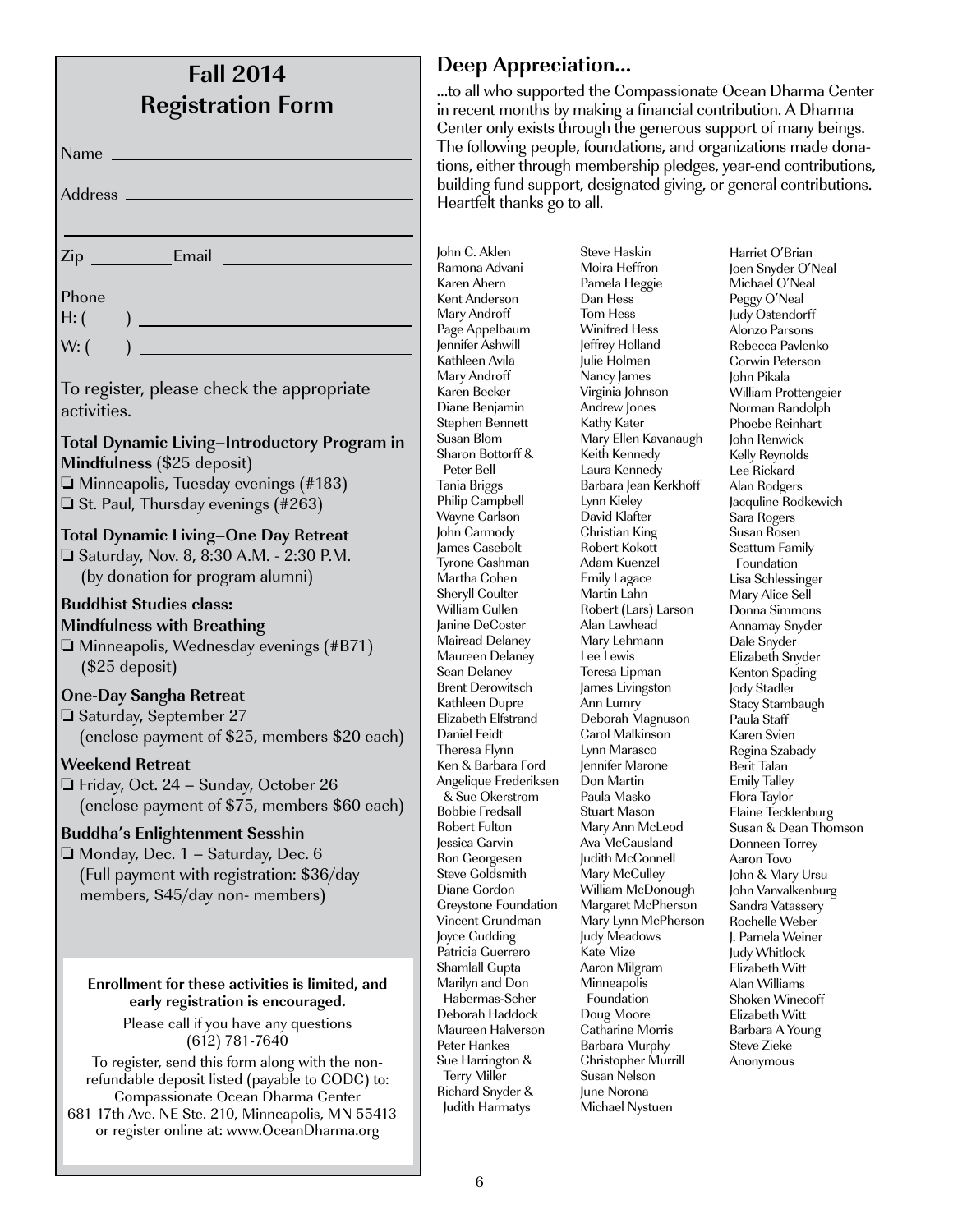# **About Two Important Meditation Texts**

This year Compassionate Ocean will offer a special three-course series called "Mindfulness in Depth." The program will be built around two related teachings of the Buddha: the Anapanasati Sutta, to be studied in the fall course, and the *Satipatthana Sutta*, a longer discourse to be studied in the winter and spring. The two discourses are some of the most detailed and specific instructions the Buddha gave on the practice of mindfulness, with a wide variety of methods and approaches.

In his book *Breathe! You Are Alive*, Thich Nhat Hanh talks about these discourses:

In many countries of the Mahayana tradition, the Anapanasati Sutta (Full Awareness of Breathing) and the Satipatthana Sutta (Four Establishments of Mindfulness) are not considered important and, in some cases, are not even available for study….The Four Establishments of Mindfulness are a daily practice, described in great detail in the Anapanasati and Satipatthana Suttas. These two texts, along with the Bhaddekaratta Sutta (Sutra on Knowing the Better Way to Live Alone), are fundamental to the practice of meditation, and the author of this commentary [Thich Nhat Hanh] feels that it is very important to reestablish the importance of these three texts in all places of study and meditation.



Thich Nhat Hanh with children

In the Southern traditions of Buddhism, the Full Awareness of Breathing and Four Establishments of Mindfulness are still regarded as the most important texts on meditation. Many monks learn these sutras by heart and give them their greatest attention. Even though the spirit of these sutras is very much present and observable in the Mahayana meditation sutras, we would do well to become familiar with the sutra literature fundamental to meditation that was studied and practiced at the time of the Buddha. The author hopes that these texts will again be put into wide circulation in the Northern traditions of Buddhism.

These two meditation sutras will be the center of our year-long Buddhist Studies program, Mindfulness in Depth. The fall course, Mindfulness with Breathing, will focus on the Anapanasati (Full Awareness of Breathing) Sutta. The two texts that will be used are Breathe! You Are Alive: Sutra on the Full Awareness of Breathing by Thich Nhat Hanh, and The Path of Emancipation: Talks from a 21-Day Mindfulness Retreat, also by Thich Nhat Hanh. The former text is a translation of the Anapanasati Sutta with commentary. The latter text is a record of talks and dialogues from a 1998 retreat in Vermont led by Thich Nhat Hanh on the topic of full awareness of breathing.

–Michael O'Neal